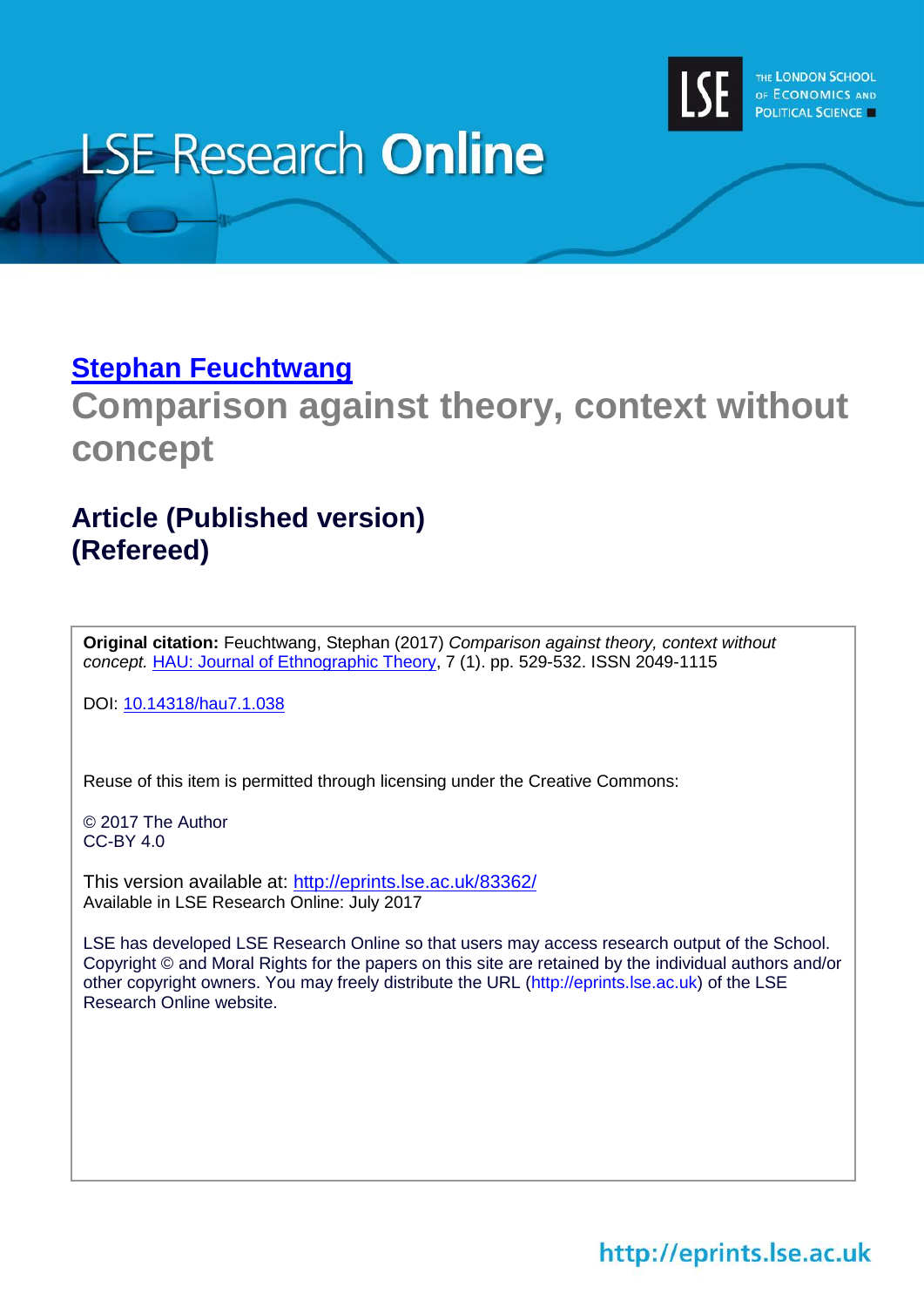

#### Book SYMPOSIUM

## Comparison against theory, context without concept

Stephan FEUCHTWANG, London School of Economics

Comment on van der Veer, Peter. 2016. *The value of comparison*. Durham, NC: Duke University Press.

From 2006, Peter van de Veer was the external examiner for three years on a new Master's degree course that I had designed and now taught, called "China in Comparative Perspective." He was ideally and rarely qualified because he had begun his studies of China, had two books out on religious nationalism based on fieldwork in India, and had chapters and edited books on religion and nationalism in Britain as well as in India. The course, like his book, is an open challenge to every centrism, Euro, Sino, Indo, American. It challenges every exceptionalism. The course is organized around topical themes that are theorized in more than one way and stand as a preparation to modify the theories and concepts introduced, and to use the modified analytical concepts in thinking about and presenting Chinese realities. (A book closely based on the course, written by Hans Steinmuller and me, has been published this year by World Scientific Press).

*The value of comparison* (2016) is also organized around themes, one per chapter: money and market, the Muslim as stranger, iconoclasm and the after images of what it destroys, the Southeast Asian mountain massif between India and China, and care and the alleviation (or not) of poverty. Every one of these chapter topics are of course theorized, and the theories challenged by each other, but the comparisons that engage Peter van der Veer are quite specifically not about theory. Indeed the book is notably against theory, where theory is an attempt to generalize. It is not even about the use of comparison for the development of analytic concepts able to account for the differences that comparisons lay bare. The drive is rather to refute any generalization and to challenge any concept, be it of nation-states or of religious ritual, although it is impossible not to refer and use such concepts before



This work is licensed under the Creative Commons | © Stephan Feuchtwang. ISSN 2049-1115 (Online). DOI: [http://dx.doi.org/1](http://dx.doi.org/10.14318/hau7.1.038)0.14318/hau7.1.038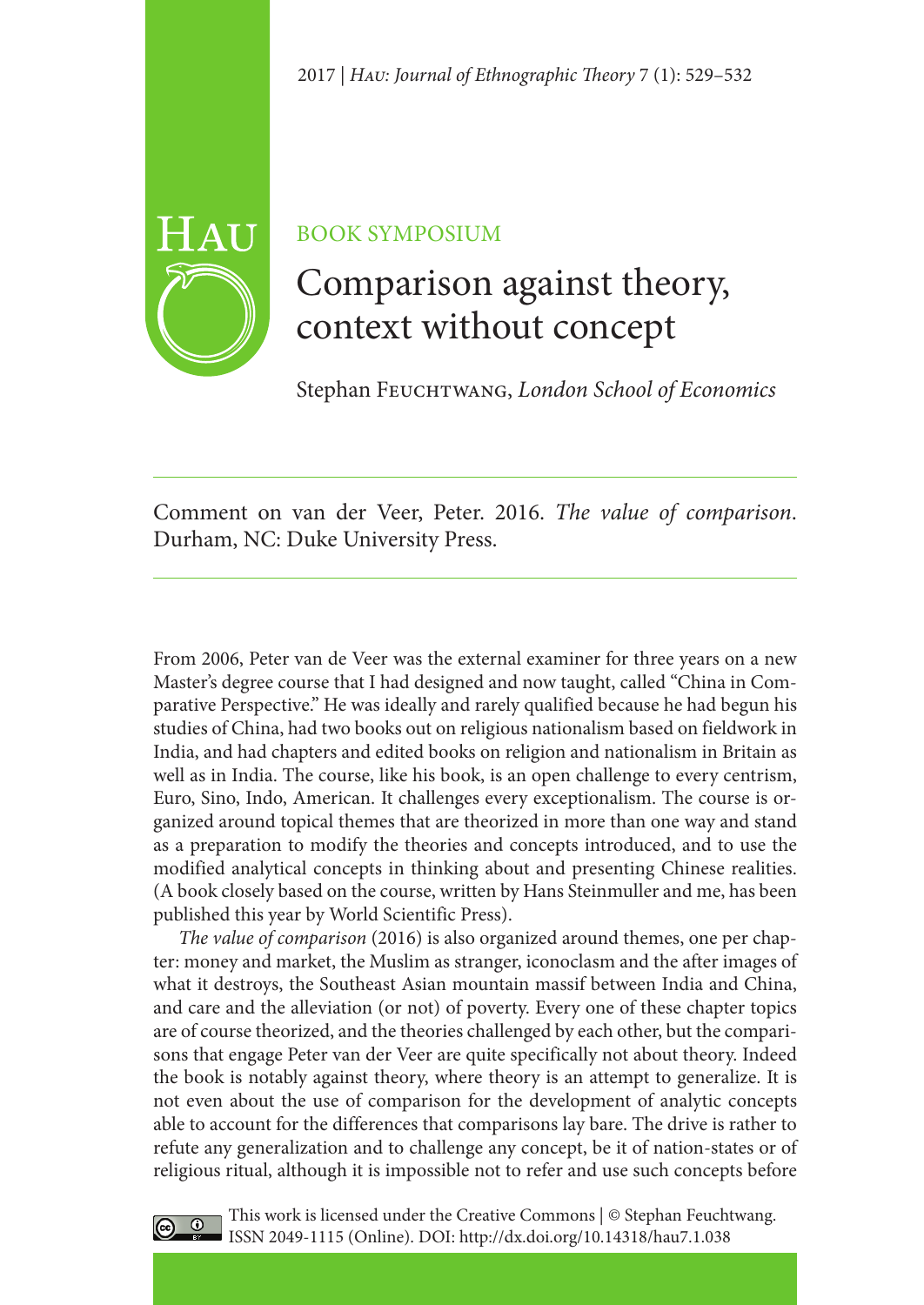

#### Stephan Feuchtwang 530

and while knocking them. And the comparisons do produce some hard-hitting points, such as a reminder of the importance of caste (or rather outcaste-ing) in the perpetuation of poverty in India, compared with China.

Comparison is the forte of anthropology. Immersion in another world is always a challenge to one's own assumptions about the world. Anthropologists study what Peter van der Veer calls "fragments" and set them in contexts, which are their conceptual universes, to which and in which they are linked, which is not necessarily a bordered society or culture but is a holism that must be explored. Comparison and the necessity of translation between such contextualized fragments is what his book celebrates. The theory against which most of the book rails is that of human mentality, in particular the intentionality involved in the calculation of interest and decisions (rational choice theory) and in human cognition (including theory of mind, the human capacity of seeing the intentionality in interaction from an outside, third position). Thus, in the chapter on money and markets his target is rational choice theory, against which he wields what is by now extremely well established and widely accepted (for instance in behavioral economics), that passion and luck and the calculation of fate are as much involved in financial and other transactions as reason. He doesn't even mention Maurice Bloch and Jonathon Parry's development of the analytic concept of the temporality of exchange and morality in their introduction to *Money and the Morality of Exchange* (1989). What he raises instead is the question of what is the appropriate context, the whole, in which to set a local study and its comparison; it is not necessarily the fact that there is a global system of finance, although relevant in its local effects. That is an excellent question to raise, but surely it is at the same time a question of conceptual adequacy, by which I mean the necessity to have a concept not just of various types of exchange as differentiated by their transactors but also of various temporalities and scales of exchange. For instance the longer-term temporality may require a smaller spatial scale. In other words, there is an etic field or context for the analysis of money and markets.

Among etic fields, one that most interests me and Peter van der Veer is that of religious ritual. For example, among the various analytic concepts of religious ritual that he could have considered are those offered by a China scholar and a comparer of thoroughness and breadth equal to Peter van der Veer's, Catherine Bell. But she is never mentioned in this book (see her *Ritual theory, ritual practice* [1992] and *Ritual: Perspectives and dimensions* [1997]). Both scholars are interested in the politics of ritual performance, she with conflicts over its meaning and conduct and its capacity to legitimate as well temporarily to contain conflictual understandings, he much more with religiosity and the iconography and spirituality of political nationality. His previous book, *The modern spirit of Asia* (2014), produced an historical theory, summarized on page eighty-one of this book, the emergence at the end of the nineteenth century of a "syntagmatic chain of religious-secular-spiritual-magic" in which the distinctions between the four terms are interdependent and that modern states variously reproduce. In *this* book, however, his concern, running through several chapters, is not to distinguish but to question what is religious. Thus, the magical, the virtual, the metaphysical, and the invisibly present could all be "religious" or syntagmatically calling each other's existence. But it is never clear whether he is comparing or whether they are analogies of each other. They are all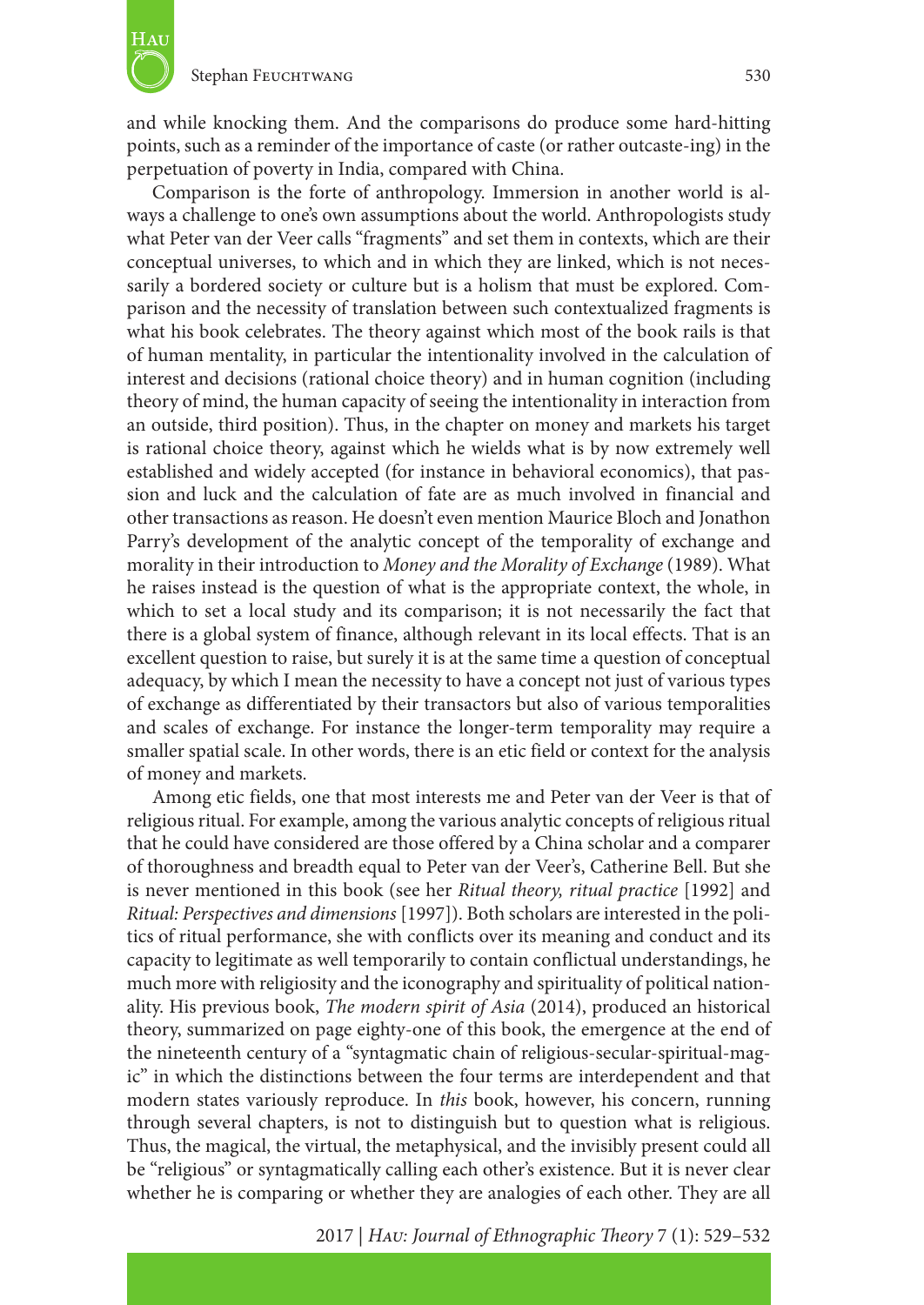to be added to the fact that the religious has not been surpassed and indeed has continued (India) or been revived (China) and underlies (Europe) or underscores (United States, the Netherlands) the secular.

On secularity he misses a trick in his account of municipal planning in China. Planning is well introduced as a utopian project, but then instead of paying attention to the ideals of modernity always inadequately manifest in the new constructions of urban utopias of spectacle or of desirable living and working spaces, such as the financial and administrative districts or housing estates or industrial parks, he looks only at the obstinate memories of destroyed religious buildings and the continuation of the lunar year and fate calculation. Would the secular utopias of city planning not have to be distinguished from other kinds of sacrality? He is not bothered by such a question, avoiding it in favor of an occluded acceptance that there is something else, undoubtedly religious, being destroyed, preserved, and revived. In other words, he does not use this book to develop his historical theory.

A major theme of the book, also without elaborating it as theory or concept, is the importance of Christian imperialism and nation-state formation forced upon other conceptual worlds in India, Southeast Asia, and China. Here too he seems to me to miss a trick, this time by not being thorough enough in his reading. He accepts (2016: 117) the contention of Francis Hsu, one of the remarkable bunch of Chinese anthropologists who were at the LSE with Raymond Firth and Bronislaw Malinowski, that only Christian and Muslim missionaries promoted their world view, not the Chinese, although its empire grew and its civilization spread. Hsu had made a wartime study of the highly assimilated Bai in the southwest of China, where he and so much of the Chinese intelligentsia and the Nationalist government had been pushed by the Japanese occupation. Backing Hsu, Peter van der Veer claims that even if before Chinese expansion into the area the population spoke another language and had another conceptual world this is irrelevant to the fact that they are now Chinese in their kinship organization, which in a rather old-fashioned and imprecise way Hsu and van der Veer call "clans." Because Hsu is Chinese, an insider, van der Veer (2016: 117–20) champions him against the anthropologist of far greater analytic precision on asymmetrical lineage organization, family, and marriage in China, Maurice Freedman. Possibly the fact that Freedman did not read Chinese well is held against him, just as van der Veer holds against Edmund Leach that he might (a presumption) not have mastered the subtleties of Kachin language and dialects. Hsu had not read and nor has van der Veer the publication— after several years of fieldwork in the same Bai area—by C. P. Fitzgerald, *The tower of five glories* ([1941] 2005), which details differences of spoken language between the Bai (then called Min-chia by Han Chinese) and Mandarin and rituals that open to a conceptual world quite distinct from that of neighboring Han Chinese ancestors, gods, and mountains. What could have intrigued van der Veer is the comparison between the means or the conduct of the spread of civilizations or religions, of course noting the force of arms accompanying Christians but not Arabs, rather than dismissing the fact of the spread and mixture of civilizations in this border region, already noted by Edmund Leach. A reconceptualization of civilization, empire, and civilizational mission could have been the issue. The different contexts of and kinds of violence used to establish hierarchy, including Yi slaveraiding, Chinese and Mongol garrisoning, as well as European Christian civilizing

2017 | *Hau: Journal of Ethnographic Theory* 7 (1): 529–532